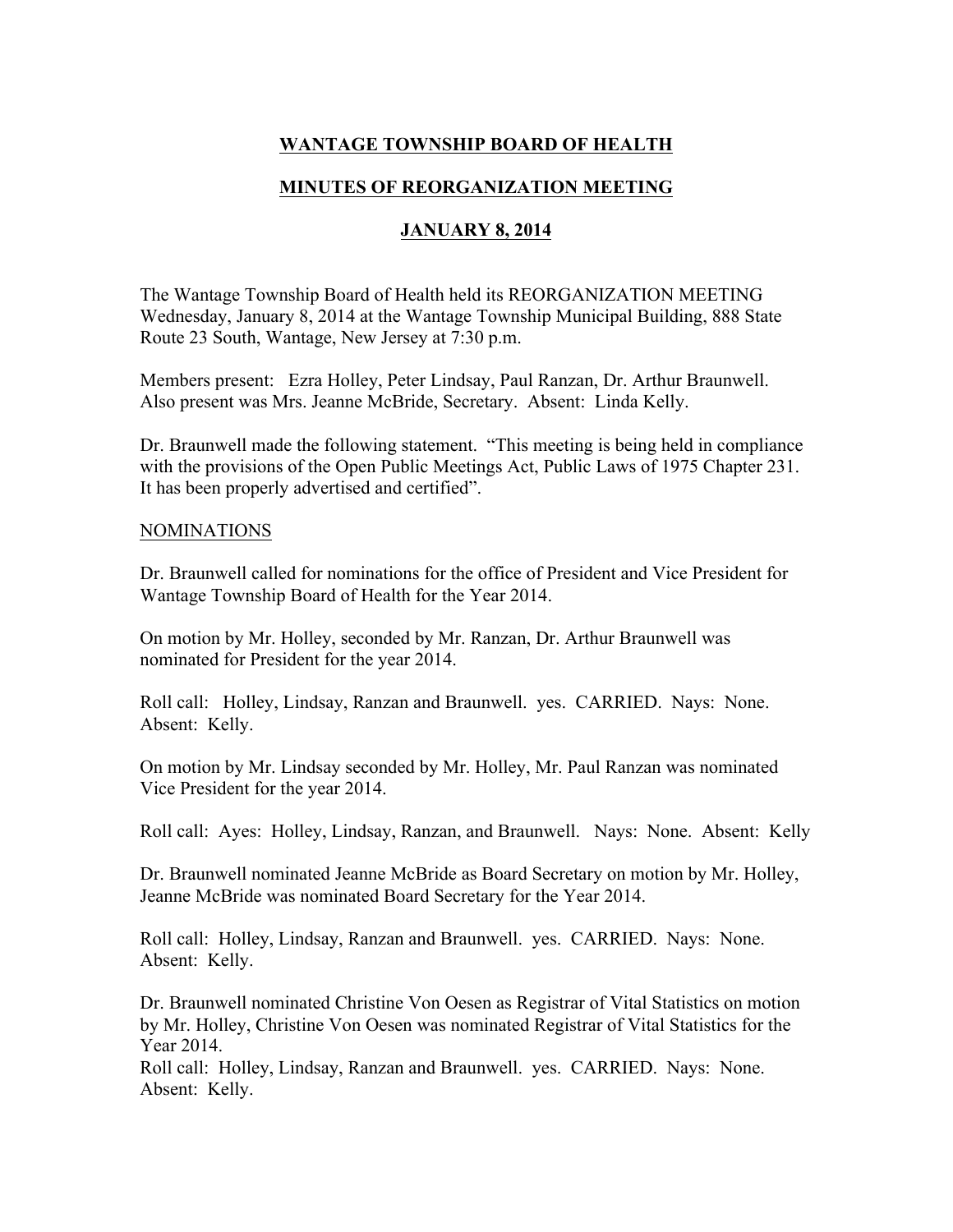# MEETING SCHEDULE FOR THE BOARD OF HEALTH AND NAMING THE OFFICIAL NEWSPAPERS OF THE BOARD OF HEALTH

On motion by Mr. Holley, seconded by Mr. Lindsay, Board Meetings to be held on the second Wednesday of each month at the Wantage Municipal Building at 7:30 p.m., with the exception of July and August when there will be no monthly meeting. Roll Call: Holley, Lindsay, Ranzan and Braunwell. yes. CARRIED. Nays: None. Absent: Kelly.

On motion by Mr. Ranzan seconded by Mr. Holley The New Jersey Herald and the New Jersey Sunday Herald were named the official newspapers for the Wantage Township Board of Health.

Roll call: Holley, Lindsay, Ranzan and Braunwell. yes. CARRIED. Nays: None. Absent: Kelly.

### MINUTES

On motion by Mr. Lindsay, seconded by Mr. Holley, the minutes of the meeting of December 11, 2013 were approved as presented and ordered filed. Ayes: Holley, Lindsay, Ranzan and Braunwell. Nays: None. Absent: None. Absent: Kelly.

### READING OF REPORTS

| County Health Department | December 2013 |
|--------------------------|---------------|
| Sanitarian Michael Plaza | December 2013 |
| Registrar                | December 2013 |
| Secretary                | December 2013 |

Mr. Plaza's read the Health County Reports:

*Emergency Generator and boiler inspections were performed at*: Magarino Ford LLC Country Classic Auto Body Hardin Auto Body Clifton E. Lawrence School *NJDEP – Bureau of safe drinking water implementation NON-COMMUNITY WATER SYSTEM INSPECTION REPORT* Holland American Bakery Mountain View Country Store

*Food Establishment Inspections*: Laser one Wantage School Clifton E. Lawrence School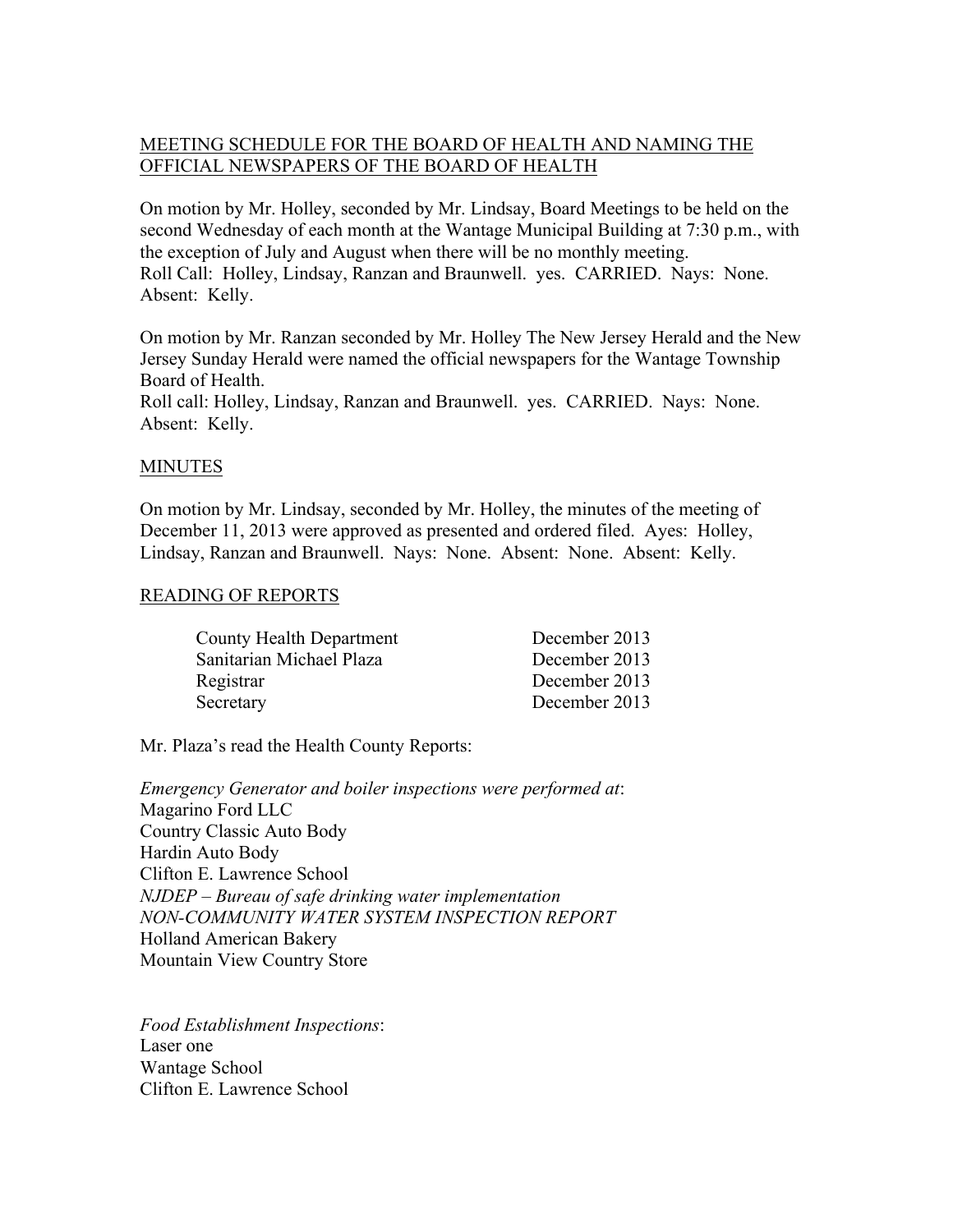High Point Regional Hig School Pleasant Acres Camp Store Franks Pizza Green Valley Farms *Septic Inspections* 3 Lois Lane 6 Hudson 33 Rose Morrow 22 Rose Morrow 17 Roberts Way 81 South Shore

#### CORRESPONDENCE

Public Health Info: Importance of Flu Vaccination highlighted during National Influenza vaccination week December 8 – 14, 2013.

Public Health Info: Lyme Carditis.

Public Health Info: Recognizing, Managing and Reporting Chikungunya Virus infection in travelers returning from the Caribbean.

Public Health Info: Public Health Info: Respiratory Virus Surveillance report week. Public Health Info: Hold the Date 16th Annual Animal Emergency Working Group Symposium.

SUSSEX COUNTY DEPARTMENT OF HEALTH AND HUMAN SERVICES: Department of Environmental and Public Health Services: RE: Septic Application, 49 Rose Morrow Road, Block 23 Lot 6.03.

### DISCUSSION OF REPORTS and CORRESPONDENCE None

NEW BUSINESS None

OLD BUSINESS None

OPEN PUBLIC SESSION

#### ADJOURNMENT

Mr. Lindsay made the motion to adjourn, seconded by Mr. Holley. Ayes: Holley, Lindsay, Ranzan and Braunwell. yes. CARRIED. Nays: None. Absent: Kelly.

Respectfully submitted, Jeanne M. McBride, Secretary, Board of Health